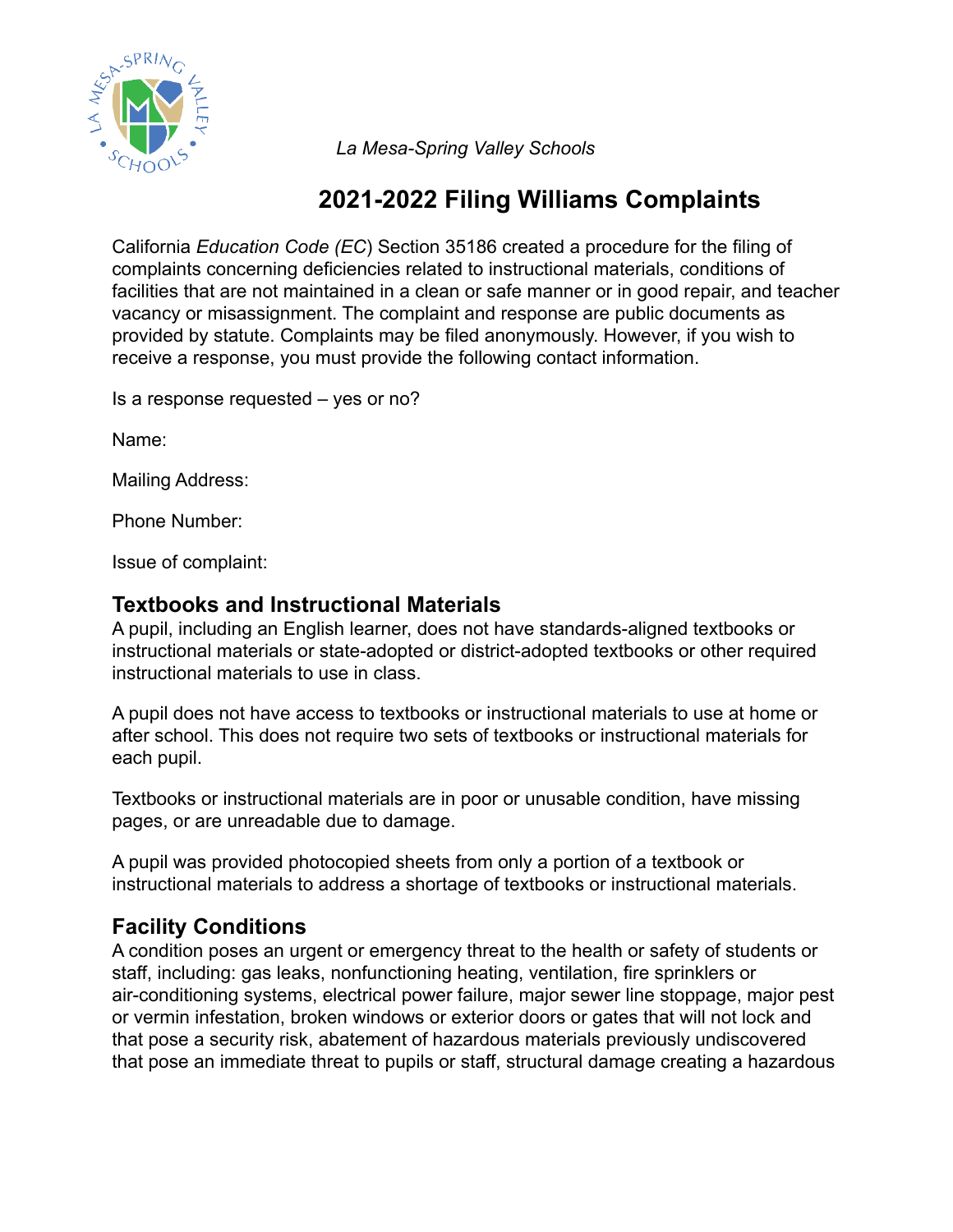#### **Filing a Williams Complaint in the LEA 2021-2022**

or uninhabitable condition, and any other emergency conditions the school district determines appropriate.

A school restroom has not been maintained or cleaned regularly, is not fully operational and has not been stocked at all times with toilet paper, soap, and paper towels or functional hand dryers.

The school has not kept all restrooms open during school hours when pupils are not in classes and has not kept a sufficient number of restrooms open during school hours when pupils are in classes.

#### **Teacher Vacancy or Misassignment**

Teacher vacancy - A semester begins and a teacher vacancy exists. (A teacher vacancy is a position to which a single designated certificated employee has not been assigned at the beginning of the year for an entire year or, if the position is for a one-semester course, a position to which a single designated certificated employee has not been assigned at the beginning of a semester for an entire semester.)

Teacher misassignment - A teacher who lacks credentials or training to teach English learners is assigned to teach a class with more than 20 percent English learner pupils in the class.

Teacher misassignment - A teacher is assigned to teach a class for which the teacher lacks subject matter competency.

The complainant adds the following information:

Date of Problem:

Location of problem:

School name:

Address:

Room number:

Course or Grade Level and Teacher Name:

Describe complaint in detail. You may include as much text as necessary:

File this complaint with the principal of the school or his/her designee in which the complaint occurred:

Location:

Address: